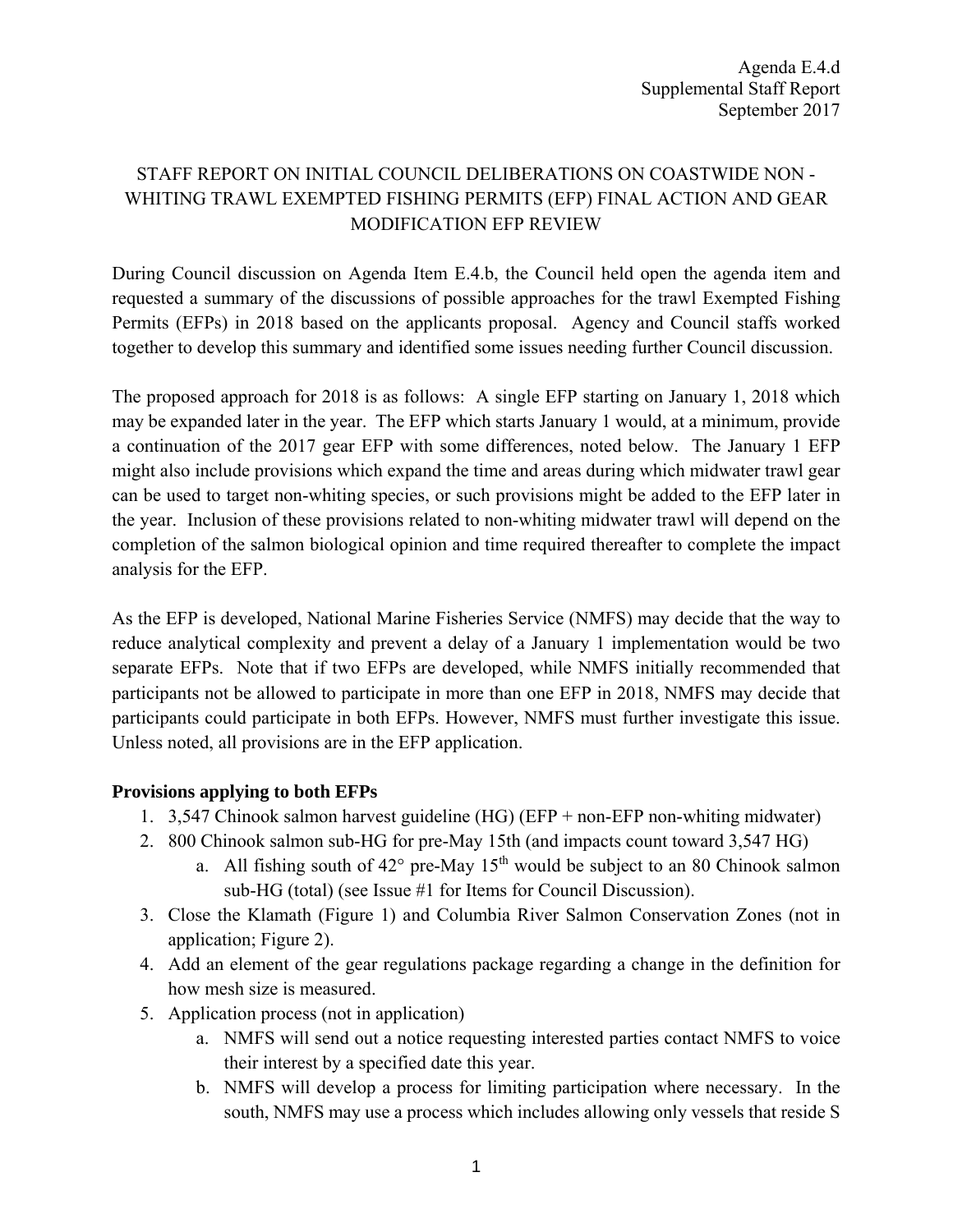of 42° to participate (NMFS will investigate the most appropriate way to do this after the September Council meeting, no decision has been made yet).

- 6. Pending results of salmon forecast (March), if needed, adjust S of 42 mitigation measures or close the area.
- 7. Vessels must abide by the same sorting requirements of the 2017 trawl gear EFP.
	- a. Electronic Monitoring (EM) vessels exemption from prohibition to discard all prohibited species; can retain all salmon and eulachon, however they must be sorted by haul and kept sorted until landing.
	- b. Observed vessels observers will take samples by haul and then all prohibited species, including salmon, are discarded.

# *Summary of Central Elements Relevant to Council Discussion*

## **2017 Trawl Gear EFP "Rollover" for 2018**

- 1. North of 42° N. lat. (different from September 5th application see Item #2 on Issues for Further Council Discussion)
- 2. Exempt from selective flatfish trawl (SFFT) foot rope requirement when trawling shoreward of the Rockfish Conservation Area (RCA) (both small footrope and SFFT are permitted)
- 3. Exempt from bottom trawl minimum mesh size requirement
- 4. Include all the accountability and mitigation measures included in the 2017 trawl gear EFP
- 5. Modification of the SFFT definition

# **Midwater Non-whiting EFP** (pending BiOp results and completion)

- 1. Exemption from the May 15th start date for primary season
- 2. Exemption to the restrictions on the use of midwater groundfish trawl gear within the trawl RCA south of 40° 10', except for continuous transit (See Item #3 on Further Issues for Discussion)
- 3. Expand to include catch accounting features from the gear regulations package
	- a. Include an exemption to the prohibition on carrying and fishing both trawl gears (midwater and bottom trawl) during same trip
	- b. Include an exemption to the prohibition on bringing a new haul on board before a previous haul is stowed
- 4. If fishing multiple gears, vessels must sort retained catch by gear and keep catch separate until landed
- 5. Exemption from mid-water minimum mesh size requirement (3 inch) (moved from 2017 trawl gear "rollover" EFP)

# **Items in the EFP Application Excluded from the Initial Council Discussion**

Items 1 and 2 were included in the gear regulations package approved by the Council in 2016. The Groundfish Management Team (GMT) and NMFS did not recommend moving these items forward in an EFP. The Groundfish Advisory Subpanel (GAP) recommended moving the entire EFP application forward.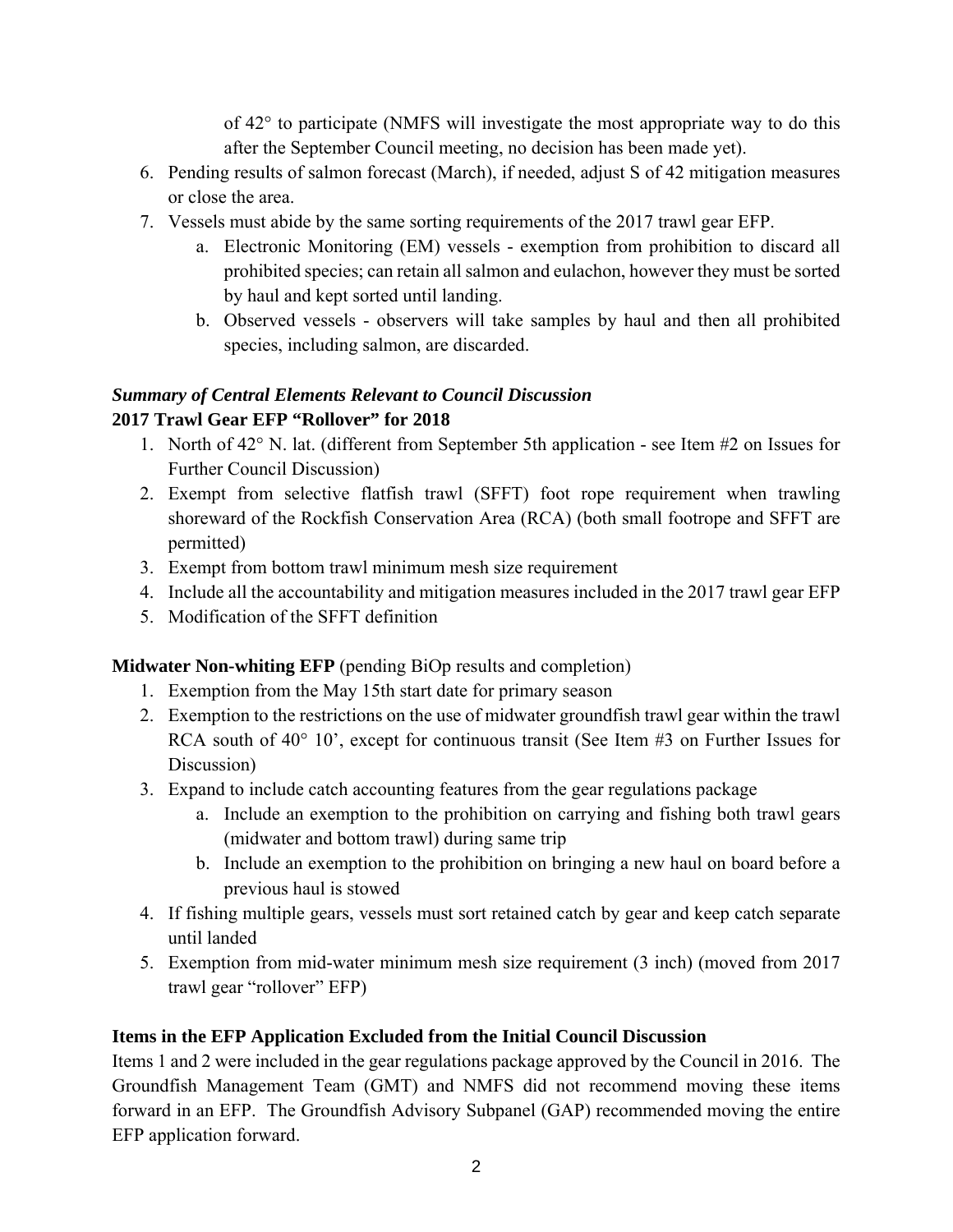- 1. Elimination of codend restriction,
- 2. Elimination of chafing gear restrictions.
- 3. Maximized retention option.
- 4. Non-whiting midwater South of 40'10 and shoreward of the RCA.

#### **Issues for Further Council Discussion**

There were some aspects of the applicant's proposal that were not well vetted during initial discussion this week or during discussions in developing this summary. The Council may want to have further discussion on these points.

- 1. What would be the HG for after May  $15<sup>th</sup>$  for S of  $42°$ ?
	- a. Note that the applicants proposed the 80 Chinook guideline was only for pre-May 15<sup>th</sup>, and no midwater trawling is allowed year-round south of 40'10".
- 2. Could elements of the 2017 gear EFP which are rolled over to 2018 also be extended in geographic scope to areas south of 42° N. lat. to 40° 10' N. lat. (as proposed by the applicants)?
	- a. This would be an extension of the "rollover" EFP.
	- b. Could a decision on this area be deferred until March when the Pre-season salmon abundance report is available for consideration?
- 3. Could midwater trawl gear be permitted shoreward of the RCAs south of 40° 10' N. lat (as proposed by the applicants)?
	- a. Note that some of these waters might be in California state waters, where it is prohibited to trawling without a permit.
	- b. Additionally, NMFS has concerns that this area is not covered under the ongoing Endangered Species Act (ESA) salmon consultation.
- 4. Consideration of changing sub-caps from Chinook to all salmonids for S of 42°
	- a. This could add to the complexity of the impacts analysis for this EFP as well as the ongoing ESA salmon consultation.

#### **Other Notes**

- Tribal partners on the Salmon Advisory Subpanel requested that any tag recoveries from the Klamath River area be shared with them.
- Any 2018 trawl gear EFP should include a requirement that both haul-level data on all salmon bycatch and information on gear configuration be collected.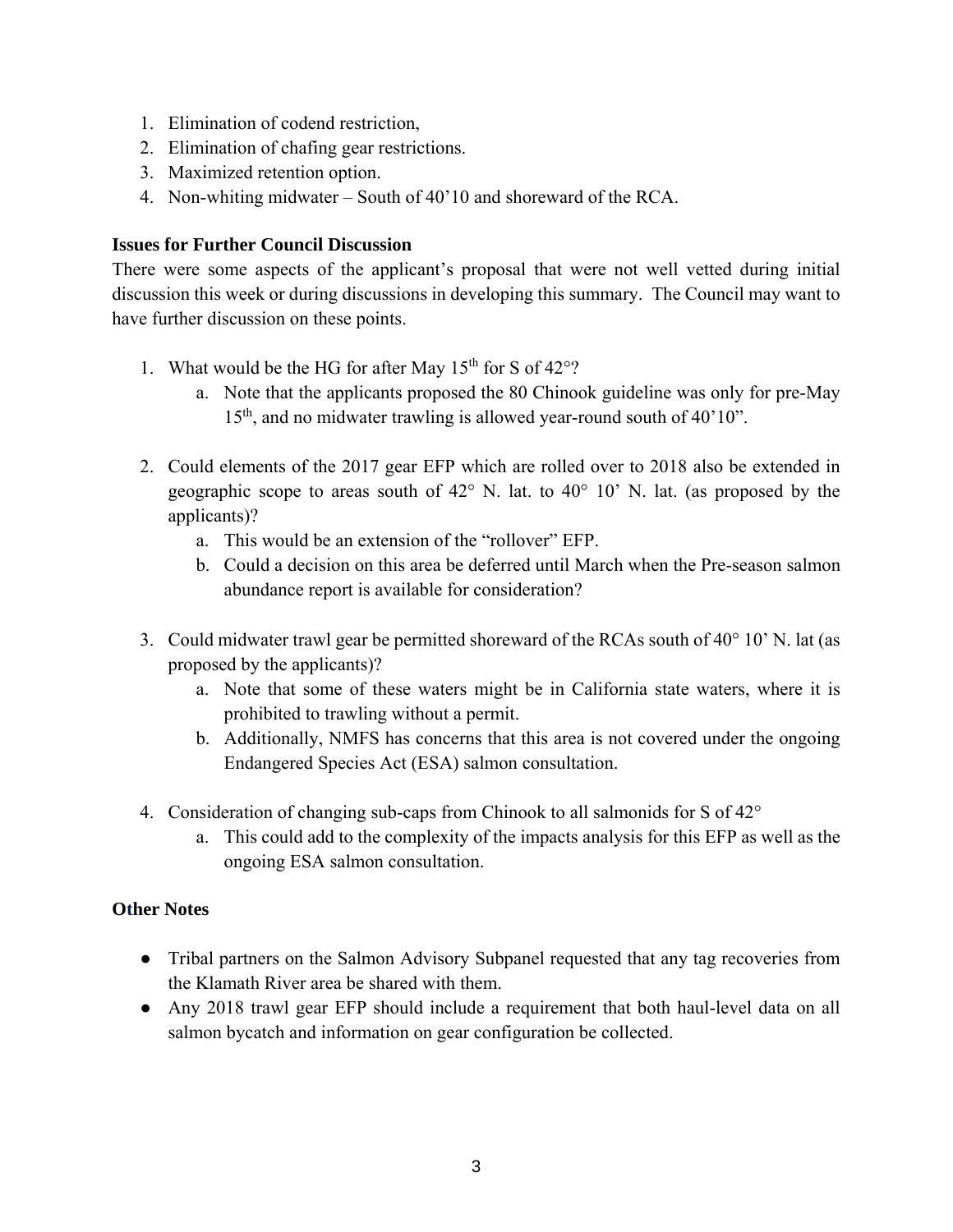

**Figure 1: Map of the Klamath Conservation Zone (KCZ) that would closed to the expanded year-round, coastwide, midwater EFP** 

*Klamath River Salmon Conservation Zone -* The targeting of Pacific whiting with midwater trawl is prohibited in the ocean area surrounding the Klamath River mouth bounded on the north by 41°38.80′ N. lat. (approximately 6 nautical miles (nm) north of the Klamath River mouth), on the west by 124°23′ W. long. (approximately 12 nm from shore), and on the south by 41°26.80′ N. lat. (approximately 6 nm south of the Klamath River mouth). The Klamath River conservation zone was established in 1993 because of the concentrations of Chinook salmon in the area.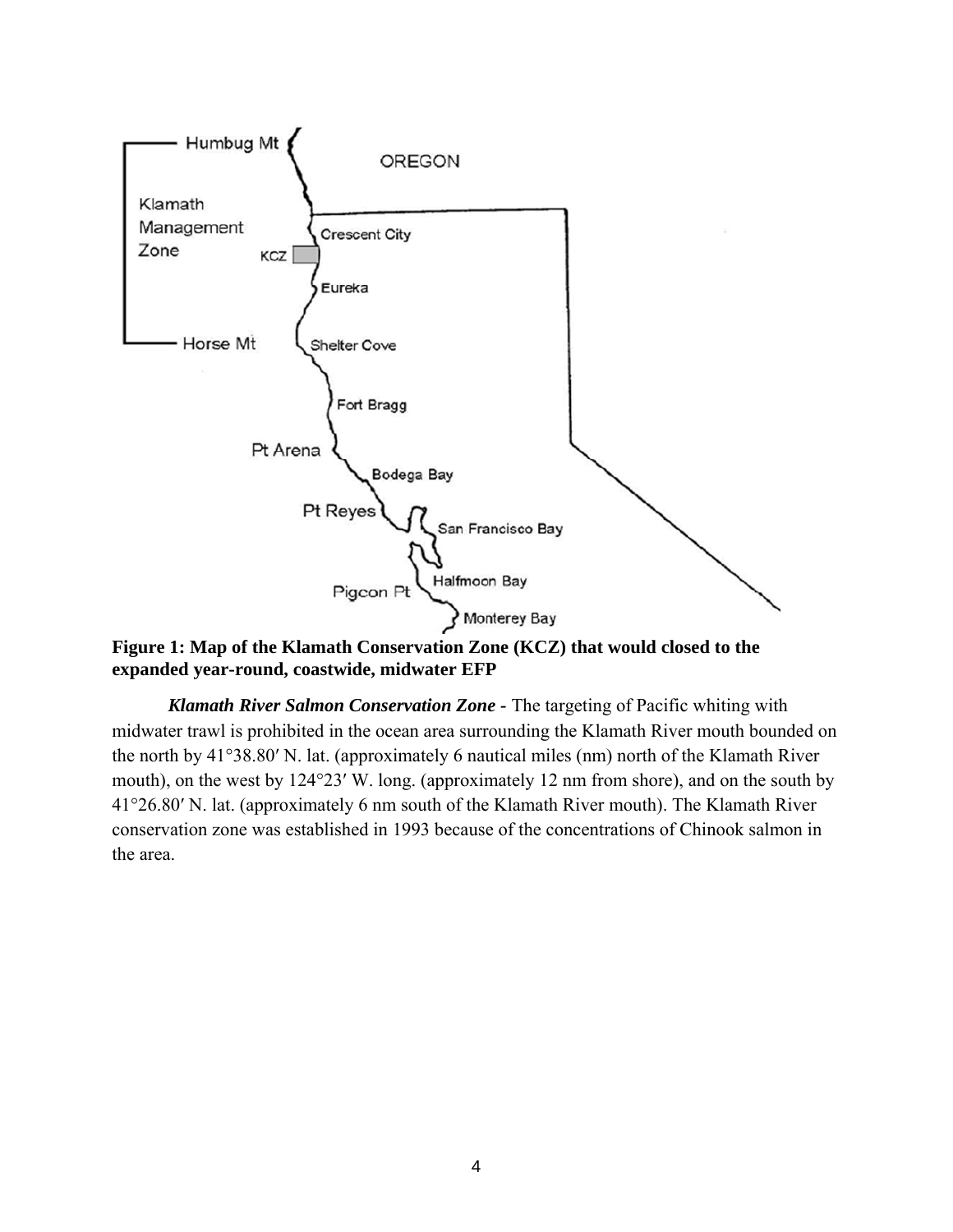

**Figure 2: Columbia River Salmon Conservation Zone that is closed to the EFP. Source: Protected Planet (https://www.protectedplanet.net/312244).** 

*Columbia River Salmon Conservation Zone -* The targeting of Pacific whiting with midwater trawl is prohibited in the ocean area surrounding the Columbia River mouth bounded by a line extending for 6 nm due west from North Head along 46°18′ N. lat. to 124°13.30′ W. long., then southerly along a line of 167 True to 46°11.10′ N. lat. and 124°11′ W. long. (Columbia River Buoy), then northeast along Red Buoy Line to the tip of the south jetty. The Columbia River conservation zone was established in 1993 because of the concentrations of Chinook salmon in the area.

PFMC 09/15/17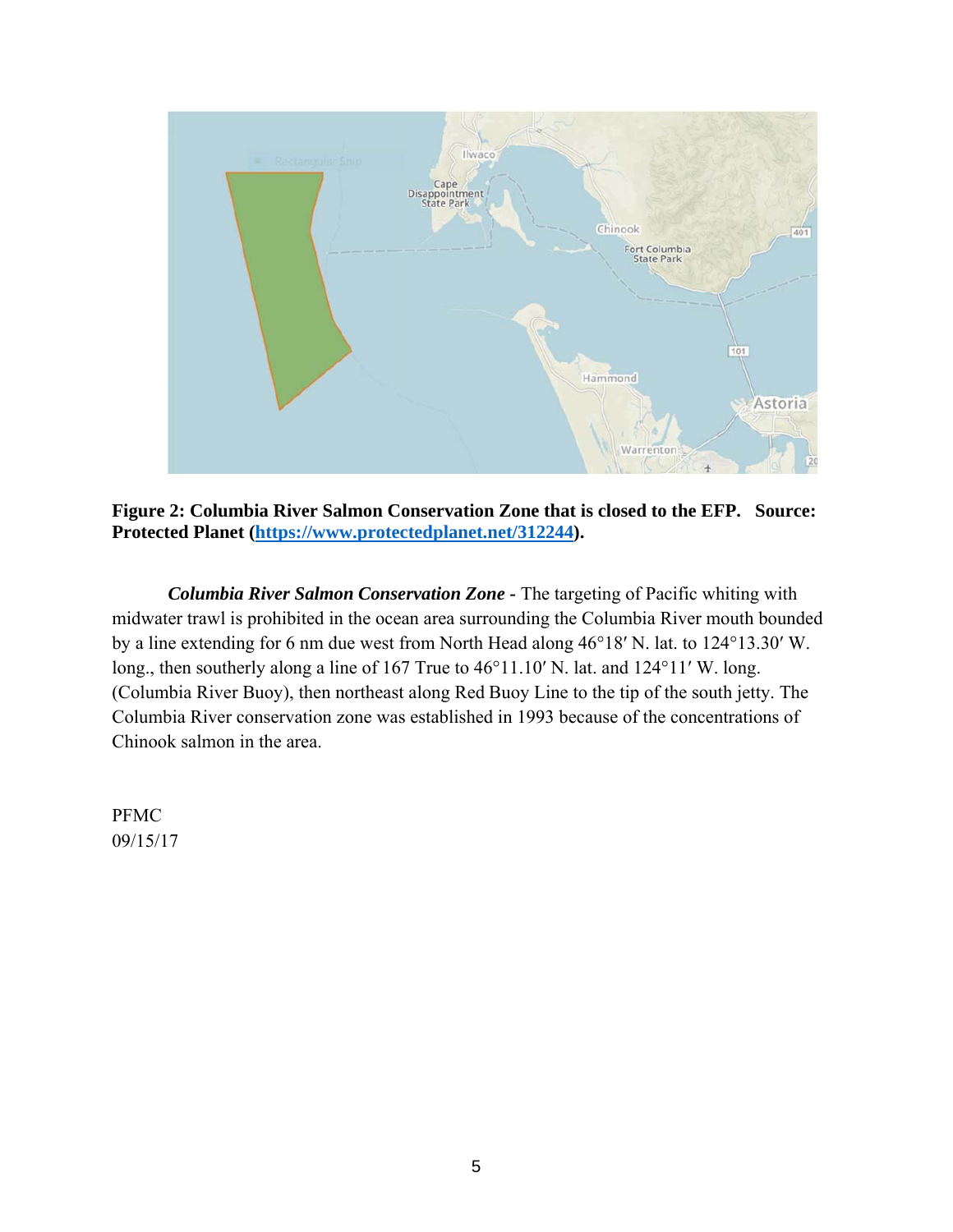| Seaward of the RCA (North of<br>$40'10''$ N. lat.)-<br>large footrope, small footrope, and<br>Selective flatfish trawl permitted<br>year-round; midwater trawling<br>permitted post May 15th<br><b>42 N Lat</b> | $RCA - closed$<br>to midwater<br>trawling Jan-<br>May 15; and<br>bottom<br>trawling year-<br>round | <b>Selective</b><br><b>Flatfish</b><br>Trawl only;<br>no large<br>footrope;<br>midwater<br>trawling<br>allowed<br>post May<br>45th |
|-----------------------------------------------------------------------------------------------------------------------------------------------------------------------------------------------------------------|----------------------------------------------------------------------------------------------------|------------------------------------------------------------------------------------------------------------------------------------|
| 40'10" N Lat<br>Seaward of the RCA (south of<br>$40'10''$ N. lat.)-<br>large footrope, small footrope, and<br>Selective flatfish trawl permitted;<br>midwater trawling permitted                                | RCA - closed<br>to all<br>midwater and<br>bottom trawl<br>fishing year-<br>round                   | <b>Small</b><br>footrope<br>including<br><b>SFFT</b><br>permitted;<br>no large<br>footrope; no<br>midwater<br>trawling             |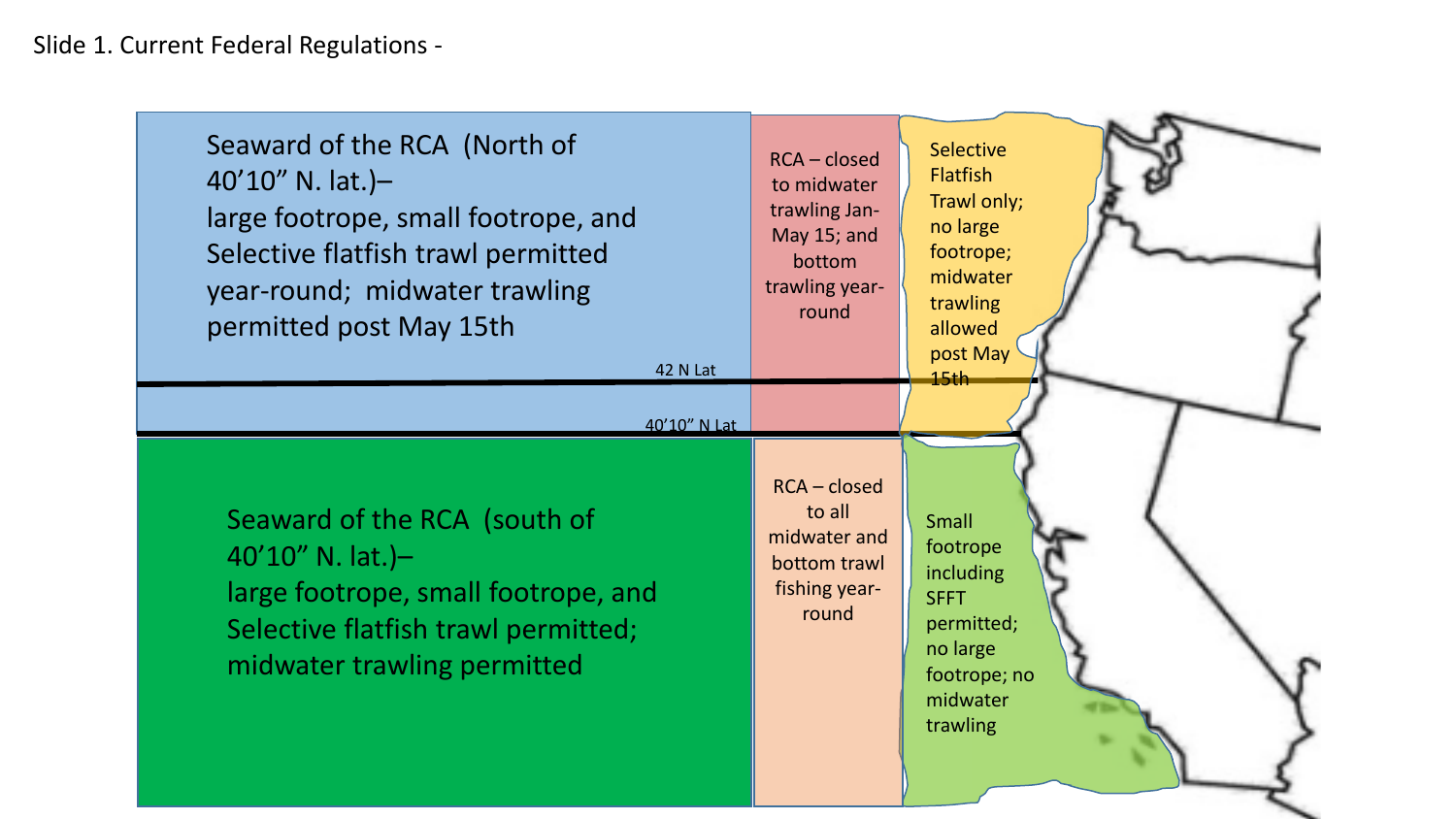| Seaward of the RCA (North of<br>$40'10''$ N. lat.)-<br>large footrope, small footrope, and<br>Selective flatfish trawl permitted<br>year-round; midwater trawling<br>permitted post May 15th<br>42 N Lat | $RCA - closed$<br>to midwater<br>rockfish<br>fishing Jan-<br>May 15; and<br>bottom<br>trawling year-<br>round | <b>Small</b><br>footrope,<br>including SSFT<br>permitted; no<br>large footrope<br>trawl;<br>Midwater post<br>may 15th                                                                      |
|----------------------------------------------------------------------------------------------------------------------------------------------------------------------------------------------------------|---------------------------------------------------------------------------------------------------------------|--------------------------------------------------------------------------------------------------------------------------------------------------------------------------------------------|
| 40'10" N Lat<br>Seaward of the RCA (south of<br>$40'10''$ N. lat.)-<br>large footrope, small footrope, and<br>Selective flatfish trawl permitted;<br>midwater trawling permitted                         | <b>RCA-closed</b><br>to all<br>midwater and<br>bottom trawl<br>fishing year-<br>round                         | <b>Selective Flatfish Trawl</b><br>only; midwater post May<br>15<br><b>Small</b><br>footrope<br>including<br><b>SFFT</b><br>permitted;<br>no large<br>footrope; no<br>midwater<br>trawling |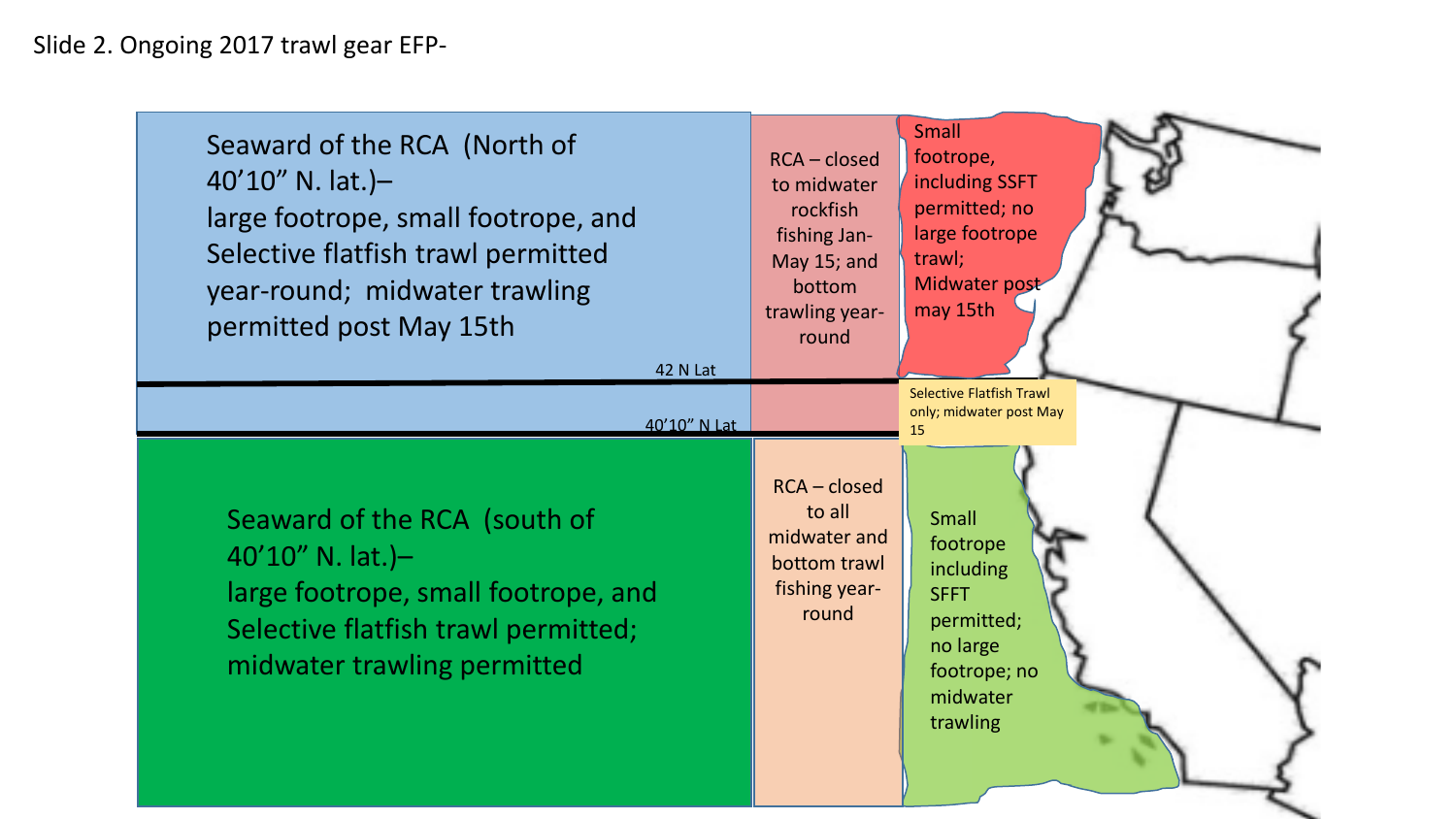Slide 3. Proposed 2018 Trawl Gear EFP (updated to reflect the collaborative report, September 14, 2017), does not include issues under consideration (new changes for 2018 are underlined)